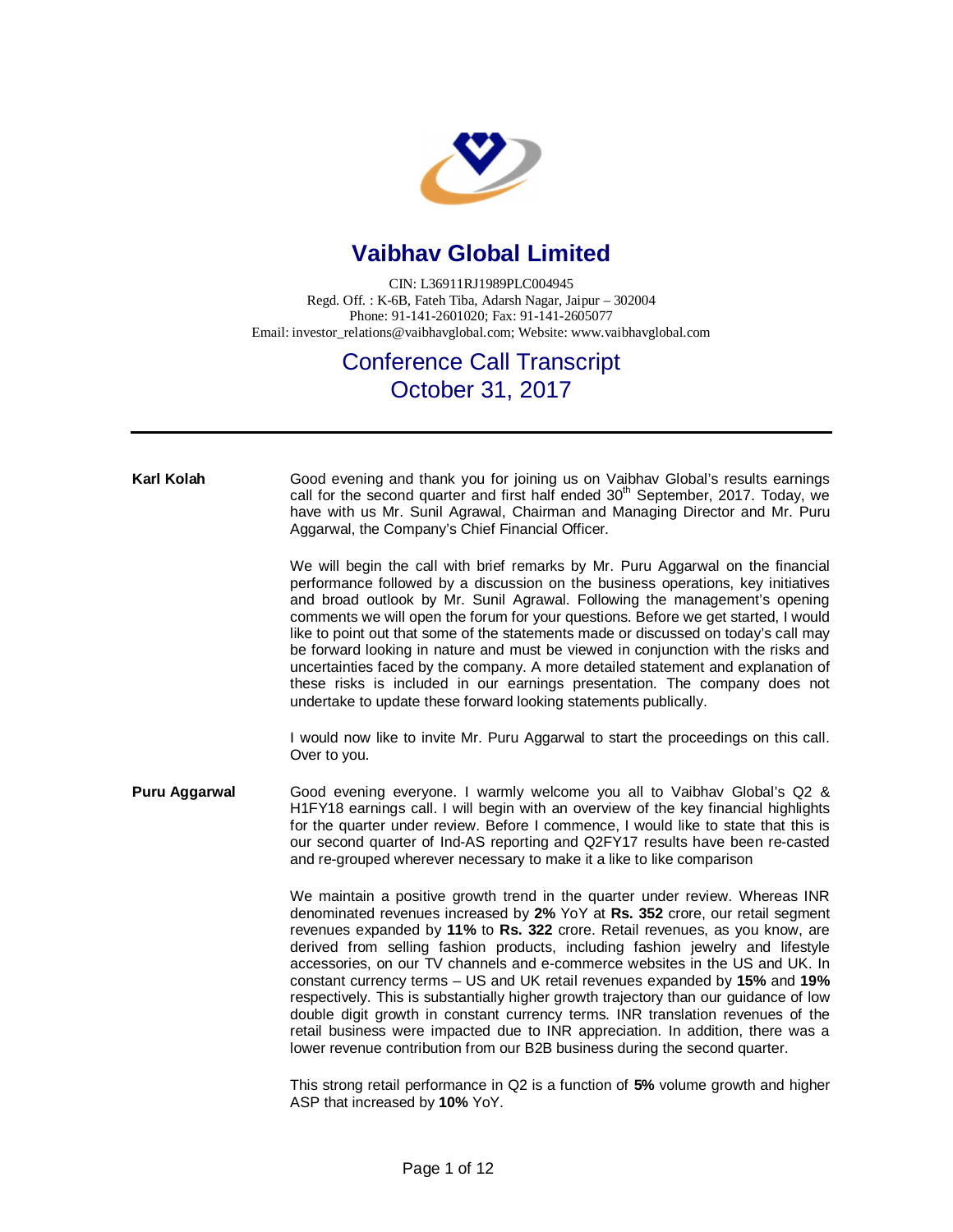In the web business, we saw growth across all segments including full price catalog sales, rising auctions and sales via TV content streaming on internet and app based web platforms. As you know, TV viewership on non-traditional platforms has been rising globally. We are seeing strong growth in sales that are facilitated by our TV broadcast made available on web, which is gaining popularity.

During the quarter, we maintained strong gross margins, which stood at **63%**. Higher revenues from retail segment that contributed **91.5%** of revenues in Q2 compared to **84%** in the same quarter last year led to expanded gross margins. This displays the key strength of our unique business model of manufacturing and sourcing quality products at highly competitive prices that allows us to offer a deep value proposition to customers.

EBITDA (Including exchange impact) increased by **82%** YoY to **Rs. 31** crore in Q2, growing from **4.9%** last year to **8.8%**. EBITDA expansion has been achieved based on higher revenues and leveraging of a largely fixed cost base. We foresee the same trend to continue going forward. PAT for the quarter increased from **Rs. 9 crore** to **Rs. 20 crore**, as profit growth once again outpaced topline growth.

On the balance sheet front, I would like to highlight that working capital has increased as on  $30<sup>th</sup>$  September as we are building requisite inventories coming into the holiday season. We hope to see good uptake of our products from Christmas and New Year demand during Q3.

With these comments, I now hand over the discussion to Mr. Sunil Agrawal to share his views on the business.

**Sunil Agrawal** Thank you, Puru. I welcome you once again to Vaibhav Global's Q2 & H1 FY18 earnings conference call. Puru has given you an update on the financial and operational performance for the quarter and first half of FY 18. I will now give you an overview of the operations and our growth strategy for FY18.

> We continue on the momentum of uptrend in financial and operating performance with mid and upper teen double digit growth from both US and UK markets in constant currency terms. This is on the back of higher market share by delivering deep value to customers. Following this strategy, Vaibhav Global has achieved the position of becoming one of the few Indian companies to create a significant and highly profitable retail franchise in the most developed of global markets.

> Budget Pay is now available across all geographies and mediums. We expect this to continue to contribute positively to business momentum.

> It is our endeavor to increase traction in the 113 million households we reach across the US and UK, with engaging storytelling and on-air guest experts. The Mobile Apps have also been garnering good response from our customers. We continue to explore new mediums to attract additional customers. Just last quarter, we initiated sale of select products on various online marketplaces like e-Bay, Amazon, Walmart, Jet.com among others. The objective has been to reach out to a larger audience and also enhance overall experience and customer engagement.

> In the US, other recent initiatives include adding scanners functionality to backend warehousing operations and multi-level auctions for saving TV airtime cost and giving customers multiple buying options. We have also initiated implementation of Baldridge quality framework in our entire US retail operation. We believe that this framework will positively impact all areas of our retail operations in mid and long term. In the UK, we launched many popular brands like Hellen and Whittle; Nicole Scherizinger; Lauren Stone, Kalvin Klien etc., with strong customer response.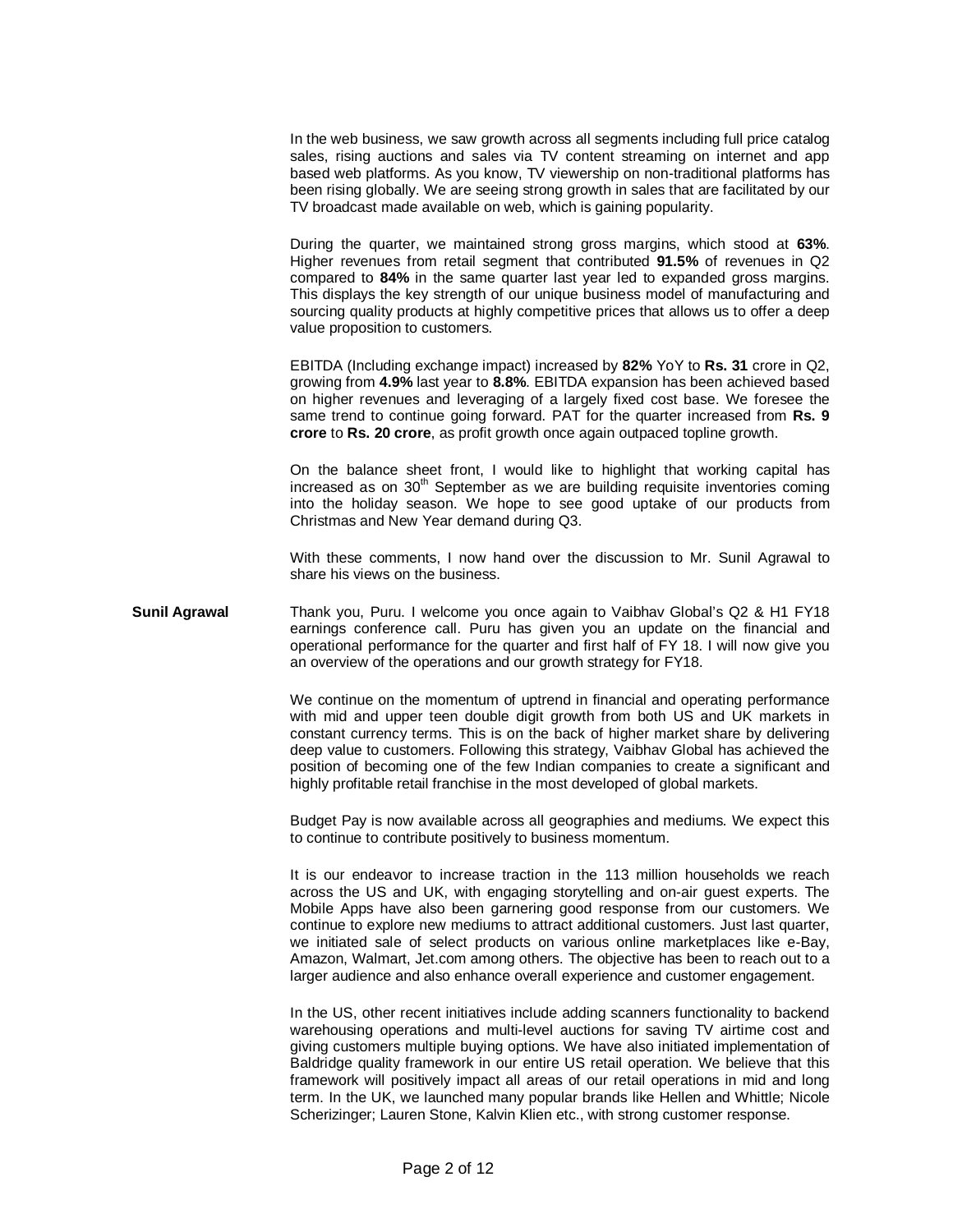We launched our One for One program at our UK retail operation over two years ago. Under this program VGL distributes one mid-day meal to a hungry child for every item sold at TJC UK. We have already distributed over ten million meals since inception of the program. Customer response for the program has been tremendously warm. Our team at UK is also highly engaged with this beautiful purpose we have adopted for the organization.

I would also like to highlight some key customers and the data points that we track. In Q2 we added about **40,000** new customer registrations and we now serve over **340,000** unique customers on an annualized basis. Repeat buying activity for our customer is at **19.4** times as against **17.2** times on an annualized basis year-overyear. TV, average selling price increased to **\$26.1** as compared to **\$23.7** last year while web ASP was **\$20.4** compared to **\$17.1** in Q2 last year. Average annual quantity purchased by each customer during the quarter is at **27.7** pieces versus **24.6** pieces in Q2 FY17. Customer retention rate now stands at **48.4%** both in the US and UK.

Before closing, I would like to reiterate that we will continue to bring deep value to our customers by leveraging our manufacturing base in India and sourcing from micro markets across Asian countries. We have significantly differentiated capabilities that are reflected in our gross margins of over 60%. We have undertaken several initiatives and infrastructure upgrades over the past few quarters that will only further aid overall customer experience, create stronger visibility and enhance our operating and financial performance. We are confident that our unique business model has tremendous growth potential to deliver value across all stakeholders. We expect to deliver mid teen double digit revenue growth for the rest of the year. This, we believe, will allow better apportionment of our fixed cost structure.

With that I conclude my opening remarks and I request the operator to open the forum for questions.

- **Moderator** Thank you very much sir. Ladies and gentlemen, we will now begin with the question and answer session. The first question is from the line of Ronak Jain from Vibrant Securities. Please go ahead.
- **Ronak Jain** Do we ever in the future think of shifting a model from a TV based seller to a webbased seller only?
- **Sunil Agrawal** TV based seller is actually, we must start with the video-based so live programming on video. That is our USP. Even 20 years from now, 30 years from now when people will consume the content through web our USP will be live programming and that I think we have developed over last 11 years and that is our USP. We will continue to push that medium as in the commentary by Puru and myself you might have noticed that the live content that we broadcast through web has now been growing very rapidly. So, people are consuming that through web if I have answered your question.
- **Ronak Jain** I just wanted to understand, like the cost on the web based live programming would be way lower than the TV based programming, the one that we broadcast on the television?
- **Sunil Agrawal** The TV we pay by per home broadcast we carry through the platforms. So, for foreseeable future we will continue to pay to them as long as that model is in place. I think that model is going to be there for many years to come, maybe 15-20 years, we don't know. So that cost is going to be there. On the web if somebody buys from web there is no additional cost to that.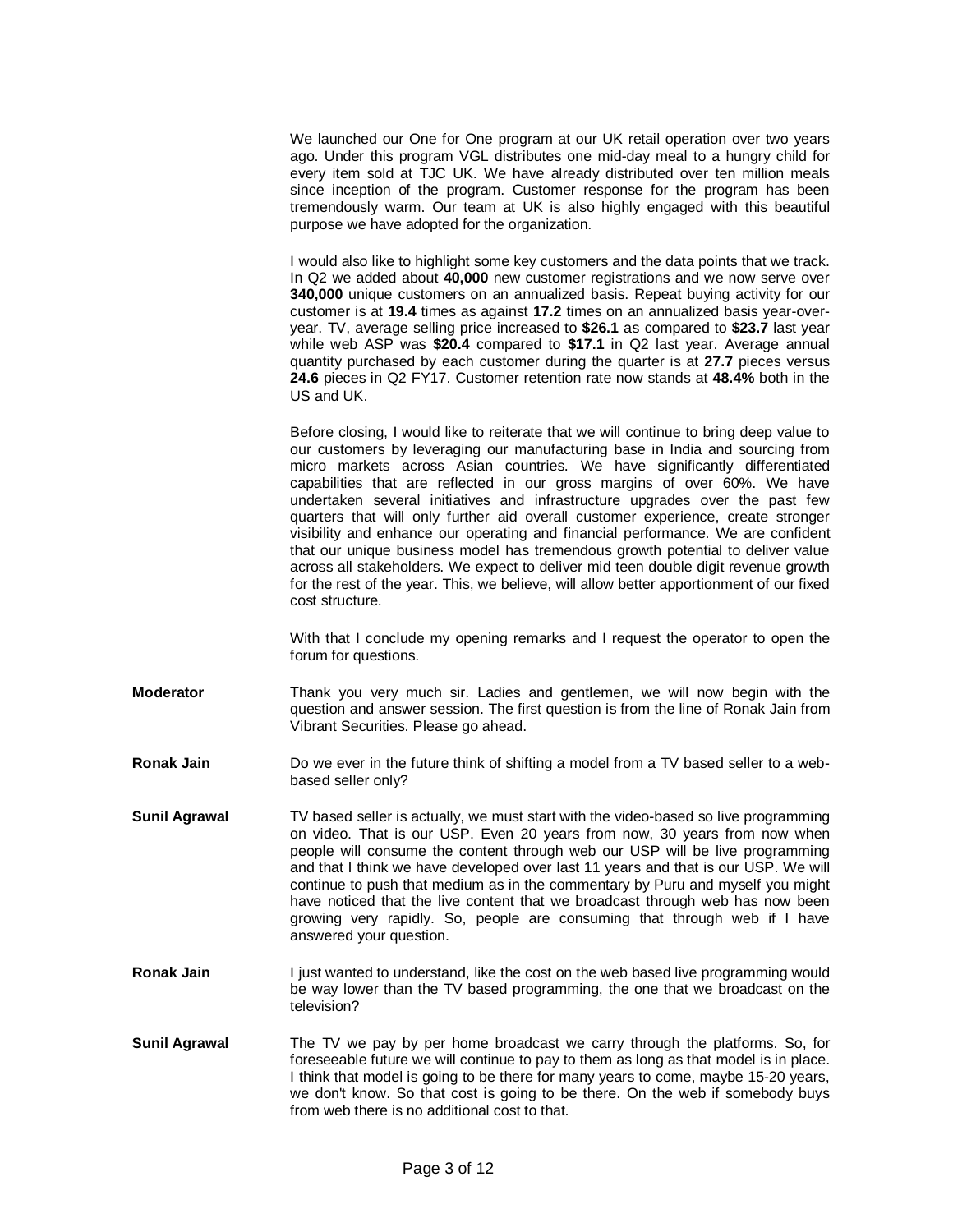- **Ronak Jain** Is there any differentiation between the age group that are buying from the TV based live programming that we do and from the web-based live programming that we do, do we have the data?
- **Sunil Agrawal** We don't have specific data for the live versus live. But we do have data for web catalog customer versus TV shoppers. So the average age of web catalog shopper is about 10 years younger.
- **Ronak Jain** What is the age range that if you could give me?
- **Sunil Agrawal** On television it is from 40 to 70 years, on web I don't have specific data right now. They still may be some more than 60-year-old here and there, but on an average it is 10 years younger.
- **Ronak Jain** We have seen a huge increase in the average selling price on the web sales, so can you give any guidance, as we are a discount retailer, our prices are almost  $1/3^{10}$  of our closest competitor. So, the increase in the average selling price would be harmful to us. We should be capping it to a particular price if I'm correct on that.
- **Sunil Agrawal** It is true, our competitors are in \$58-\$60 range and we need to be substantially lower to them to keep our differentiation. That is why we have kept differentiation, so our average across the board between TV and web which is around \$25 which is substantially lower than our competition.
- **Ronak Jain** And do you see that increasing ways on moving forward?
- **Sunil Agrawal** There is no plan, there will be some movement plus minus 10%. But we expect to keep that clear differentiation.
- **Ronak Jain** So the revenue growth that we will see is will be only based on the increase in the volumes?
- **Sunil Agrawal** In longer-term, yes. From quarter to quarter they can vary depending on the product mix because some product mix for example we sold lot of wigs last quarter and wigs average per spend is higher. Sometimes we can mix depending on the trend and depending on the mix, but we will keep a clear differentiation.
- **Ronak Jain** Any plans of getting into some newer geographies?

**Sunil Agrawal** No plan yet. Within these geographies we see a lot of potential, especially given our revenue per household is just about \$2, our closest competitor is about \$7 and then leader is \$60.

- **Ronak Jain** You were there in Canada also if I'm not wrong a few years back, so have we stopped the operations in Canada?
- **Sunil Agrawal** In Canada, we never had independent operation, but we were broadcasting US signal to Canada, that we stopped because the ROI was becoming very low. What happened was when the Canadian dollar was very strong they were buying a lot from US and when US dollar became very strong the buying velocity dropped quite significantly. So, the air-time cost that we were paying was not working out so we stopped the signal.
- **Ronak Jain** The EMIs and the returns that we are taking, I think that you were not very comfortable with moving into this direction, but you had to because of the competition. So do you think that it is impacting our margins in some way?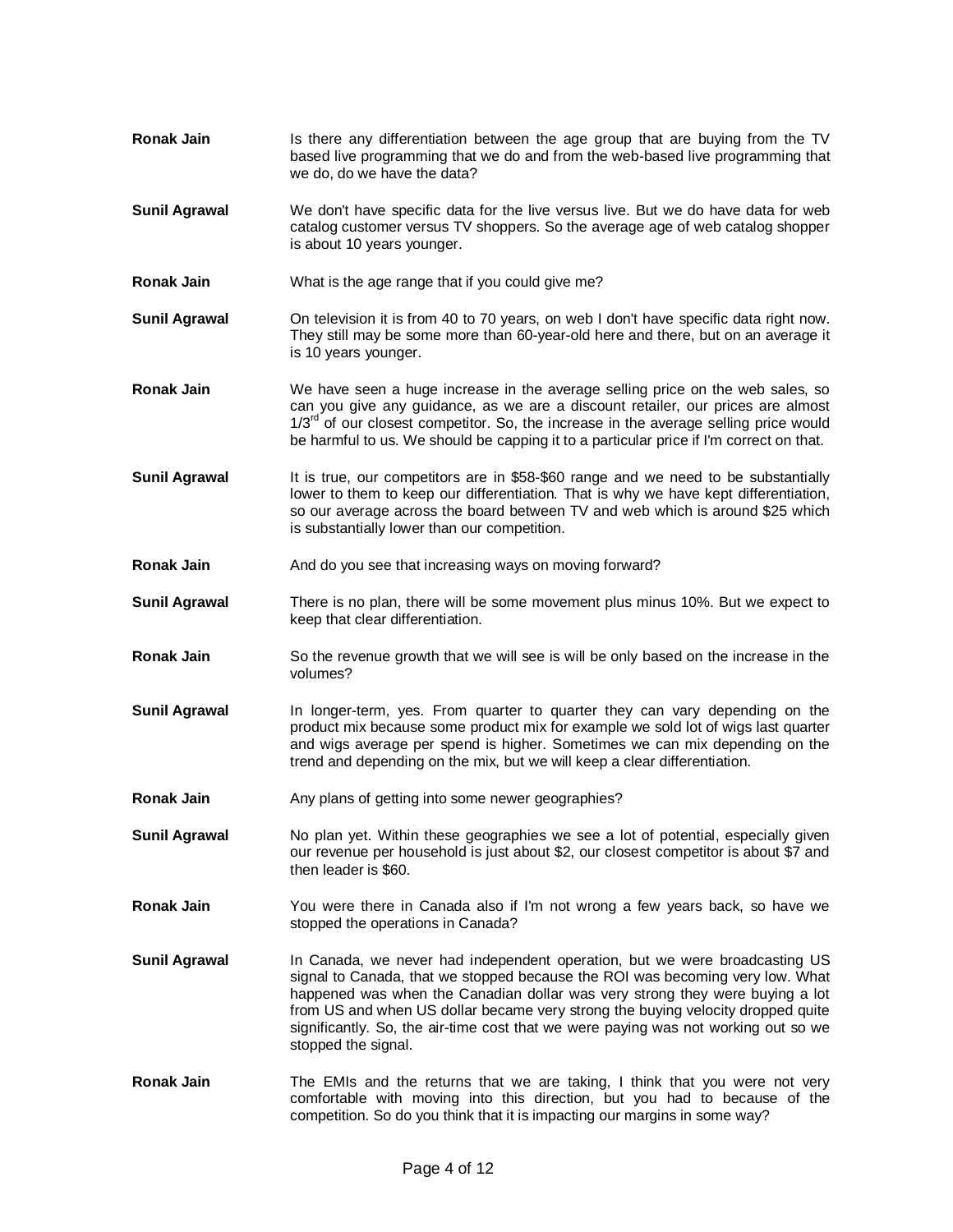- **Sunil Agrawal** It does impact in a way that there is certain bad debt associated with those which is approximately 3% of Budget Pay sales. But we build that up within our gross margin as you might have seen over the years since we launched Budget Pay our gross margins have increased.
- **Ronak Jain** So whatever the bad debt is there the credit card company would be paying it or we are having the burden of that bad debt?
- **Sunil Agrawal** We do.
- **Ronak Jain** The credit card company or the financing company nowhere is in the whole picture, we are directly financing to the concerned person?
- **Sunil Agrawal** So credit card companies are there because they collect on our behalf but we are financing. So, all the accounts receivableis in our books.
- **Ronak Jain** So wouldn't it be better if we tie up with some financing company so that they can bear the cost? We obviously have to pay something, but they can bear the cost of bad debts.
- **Sunil Agrawal** They definitely can and there are the companies who can do that but we find that the cost is higher than what we can afford. With our internal numbers in UK is lower than 3% and US is 3% so we believe that we are better off financing ourselves because it's within our cash flow generation and the cost is lower than what it would be from outside.
- **Moderator** We take the next question from the line of Pritesh Chhedda from Lucky Investment Managers Pvt. Ltd. Please go ahead.
- **Pritesh Chhedda** Just picking from the initial comments you mentioned, you said that you would deliver mid-teen growth for the balance of the year, is that what you mentioned and was it in INR or constant currency because your presentation talks…?
- **Sunil Agrawal** I mentioned that will be constant currency.
- **Pritesh Chhedda** The rupee translation when does the base starts becoming favorable for us?
- **Puru Aggarwal Rupee yet is not favorable. We saw a top-line erosion by way of conversion to the** extent of about 4%.
- **Pritesh Chhedda** When does that become favorable for us, I think it has largely to do with Pound, right?
- **Puru Aggarwal** Pound and dollar both impact. But then important to highlight here all these were notional conversions when we translate US and UK number we club this with the parent company at that time these erosions are negated
- **Pritesh Chheda** But in the rupee terms it will start looking higher, right when erosion doesn't happen?
- **Puru Aggarwal** Right.
- **Sunil Agrawal** Pritesh for bottom-line does it not matter. It is only the top line that shows notional impact, so when you look at the bottom line there was hardly any impact. When we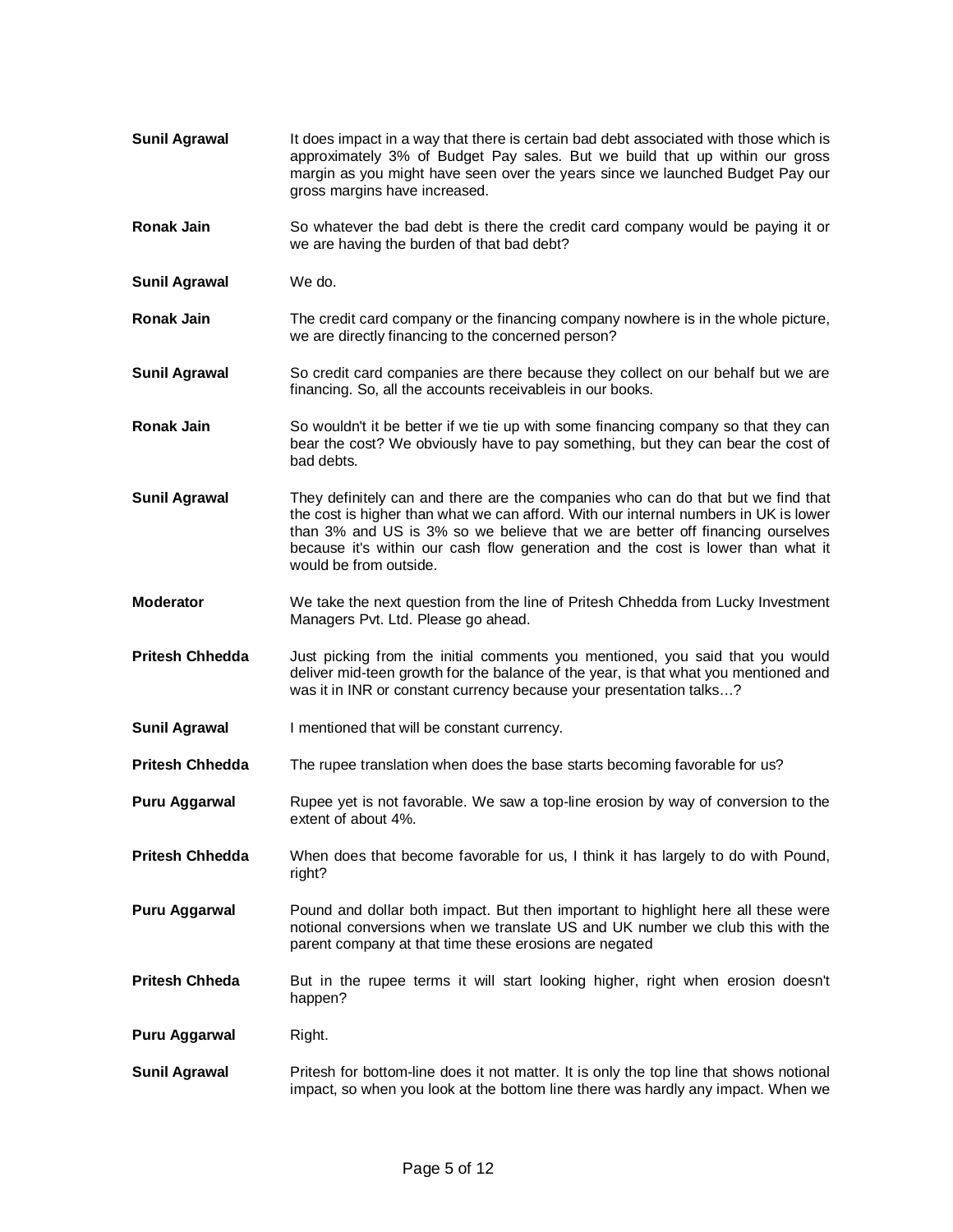did our exchange distance calculation on the top line it made a difference of about Rs.20 crore and bottom-line it was just about Rs.0.5 crore.

- **Pritesh Chhedda** My second question is with respect to the balance sheet and the cash flows. I was not able to comprehend because the balance sheet reporting is different now, so just wanted to understand the cash generation and the utilization if you could explain for the H1.
- **Puru Aggarwal** For H1, the cash generation from operations was **Rs.56** crore and there was increase in working capital as I mentioned in my opening remarks that we are heading to the season so we built the stock for the season. And the closing cash in hand and cash equivalent is **Rs.64 crore**.
- **Pritesh Chhedda** When I'm looking at your presentation, the operating cash flow which you are mentioning is zero.
- **Puru Aggarwal** That is post adjustment of working capital.
- **Pritesh Chhedda** So pre-cash flow is....
- **Puru Aggarwal** From operating activities **Rs.56** crore and equal amount is change in working capital that's how you're looking at almost zero.
- **Pritesh Chhedda** And then you have utilized the entire investments which is current investments; you have entirely utilized and generated inventory?
- **Puru Aggarwal** For the quarter. The quarter profit which we made has been largely invested into stock.
- **Pritesh Chhedda** And there are these other current assets which is generated in the balance sheet and then what is the other current assets when there is goodwill and intangible assets which you are seeing in this year's balance sheet, so if you could explain that on the asset side?
- **Puru Aggarwal** There is no transaction on goodwill and intangible asset. The other change is with respect to the debtors because this has been up so as a result of that the Budget Pay debtors also has been up.
- **Pritesh Chhedda** That is reflected in other current assets?
- **Puru Aggarwal** That I need to check.
- **Pritesh Chhedda** And why is goodwill and intangible assets created?
- **Puru Aggarwal** That is because of consolidation.
- **Sunil Agrawal** There is no goodwill transaction this financial year or there was no purchase, there was no goodwill created.
- **Pritesh Chhedda** Just coming back to the original question of mid-teens growth?
- **Puru Aggarwal** Pritesh just to address your question, it is there in published data of annual report last year.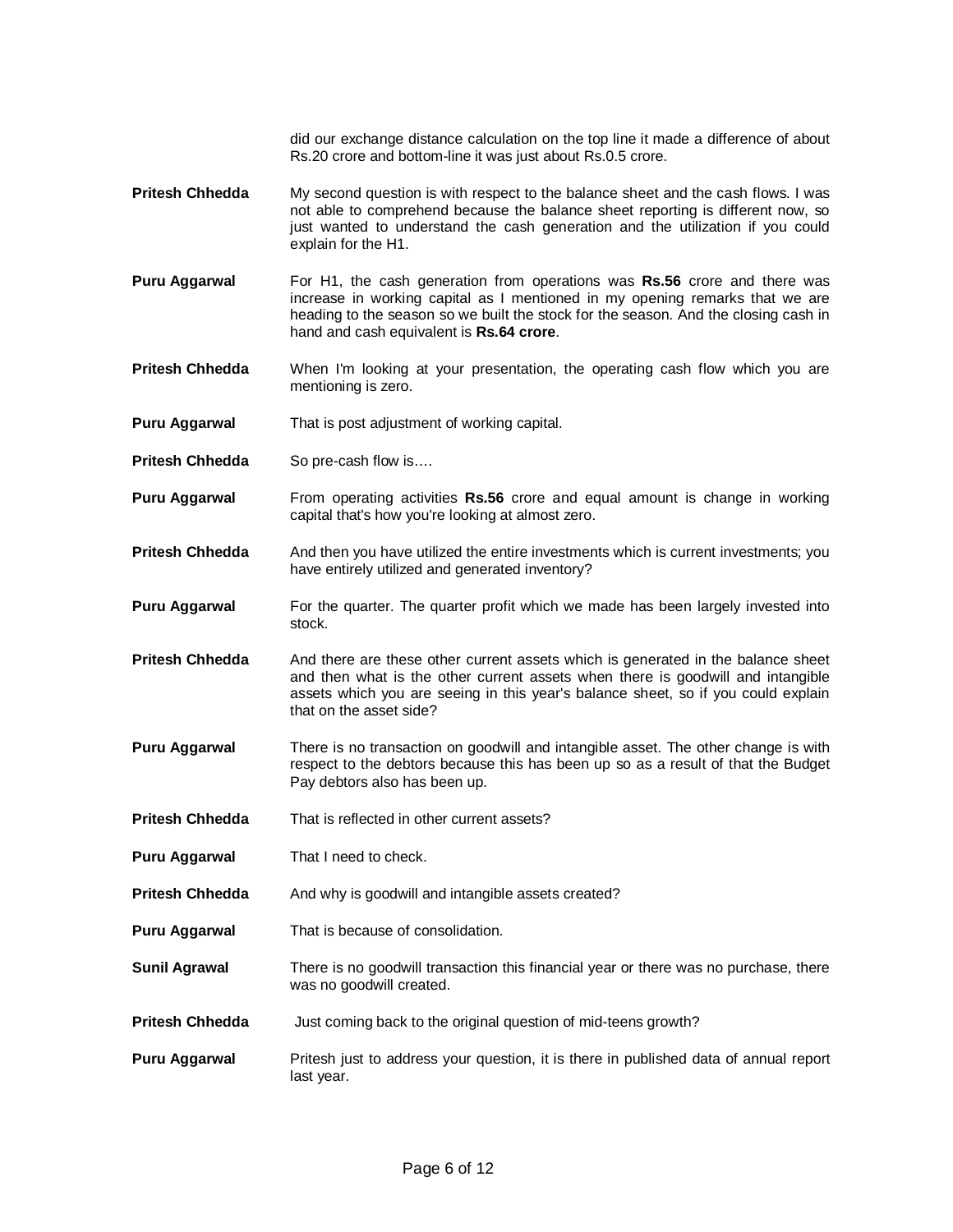- **Pritesh Chhedda** I got it sir. Just on the mid-teens part of the double-digit revenue growth, what explains this upward change in momentum, the drivers and how do you look at it for the rest of the year?
- **Sunil Agrawal** the efficiency gains we have put in and the marketing strategies we put in place, Budget Pay, returnability, the brands and the team that we put in place, so all are coming together to give us growth now.
- **Moderator** The next question is from the line of Ronak Morjaria from Edelweiss Asset Management. Please go ahead.
- **Ronak Morjaria** I just wanted to understand this quarter I think we added we have expanded our reach by 6 million households, earlier in US you were 82 million and now we are 88 million, so what was the incremental cost that we had invested for our reach and what could be on the revenue potential and how was it in the last quarters?
- **Sunil Agrawal** These households were added towards the end of the quarter. So during the quarter you may not see much of the cost addition and during the current quarter there may be some increment but we are constantly reviewing the homes. If the home doesn't look like contributing within six months of their incremental cost or their variable cost, we exit from them. So we don't have any long-term contract as far as houses are concerned.
- **Ronak Morjaria** We are seeing a kind of a slow volume growth in the TV side, so if you could just brief on that because we are seeing Web doing very well since we've expanded our EMI, Budget Pay on the web portal as well. But on the TV front why are we seeing such slow growth?
- **Sunil Agrawal** There are two reasons for that. One is when the average selling price goes up the volume hit backs. So you have seen our ASP is gone up in last quarter. Second reason is since last about 2-3 quarters we have started incentivizing our TV crew on web sales as well because the web servicing cost is lower for us, the agent don't need to come on call and its quicker. So they are driving lot of customers towards web, so web streaming sales have gone up, web catalog has gone up. So lot of our customers are buying through the TV streaming on web now but that TV streaming on web is calculated as Web sales.
- **Ronak Morjaria** So you are saying that it is shifted from TV to web in the sense of TV on the television only they are watching it through the web?
- **Sunil Agrawal Correct, it is intentional shift there is lesser cost to us.**
- **Ronak Morjaria** What is the content and broadcasting cost for this quarter?
- **Puru Aggarwal lts Rs. 56.3 crore.**
- **Ronak Morjaria** And also if you could just repeat I think if you would have mentioned what is the average purchase in terms of number of pieces by per customer?
- **Sunil Agrawal** So Ronak, this is **30.7** this quarter, trailing 12 months and **28.2** last year same quarter trailing 12 months.
- **Ronak Morjaria** And also if you could just help me out with jewellery and lifestyle if you could just give us the breakup, what was the proportion of revenue and the growth number since you have also started selling lifestyle products?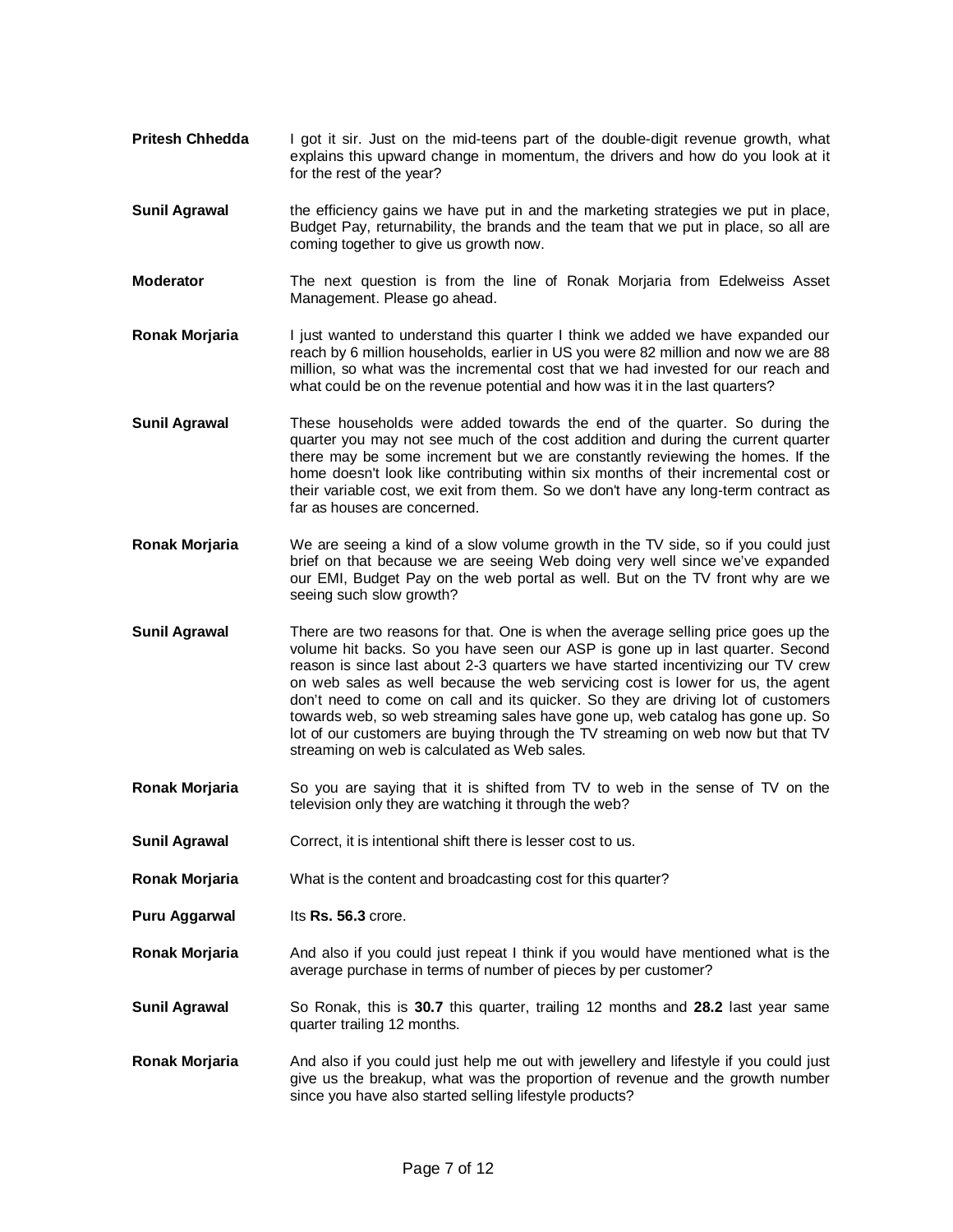- **Ronak Morjaria** And what has been the growth in the respective segments?
- **Sunil Agrawal** I have the US data here in the terms of total dollar terms for H1 this year versus last year H1, it is the jewellery is **94.4%** this year, last year was **94.8%**, so it's pretty much flat.
- **Ronak Morjaria** Okay.
- **Sunil Agrawal** So there is no much difference really.
- **Moderator** The next question is from the line of Sunil Jain from Nirmal Bang Securities. Please go ahead.
- **Sunil Jain** My question relates to TV sales, why it is still declining, and we are not able to see the up move now also?
- **Sunil Agrawal** Actually like I just said to Ronak with the same question; number one is the ASP, when ASP goes up overall volume goes down because on television is a factor of price point. Second thing is from TV we are intentionally encouraging customers to buy on web. So about eight months ago we started incentivizing our crew in US, UK we have not done that. We will be probably doing it next quarter. We are incentivizing our crew to divert our customers to buy on web because the reason for that was the cost of serving to that customer is low on web. And also the customer who buy multichannel buys on TV and web is for us almost 4x more valuable than TV alone because longevity is more and she buys more. So because of that push and the hosts are incentivized now combined on TV and web, so they are pushing more and more customers on web. So that's why the web television sales have shot-up this year or its almost double than last year because TV streaming on web is almost double than last year. But that is captured in web data but actually it is TV driven.
- **Sunil Jain** But if we see from say the way we are going and all, if we see from here say 1 year down the line or maybe 2 year down the line, how the things will look like means the TV sales will remain stagnant or somewhere here and then web sale will keep on moving or how we are seeing that?
- **Sunil Agrawal** So for us, we made both these channels into quite seamless multichannel experience for customer. So we have to look our business combined TV and web together. Just to give you an example of that even the RA which is  $1/3<sup>rd</sup>$  of web is mostly TV, actually it is 100% TV-tails only. So whatever this short remaining quantities on TV that we cannot sell on TV are sold on rising auction. And the  $1/3^{rd}$ sale is TV streaming on web, so that is also television driven. Only FPC is full price catalogue that we also drive through web through television for people to go on web and buy there as well where we believe that multichannel customer is much more valuable for us. So look at our business in one uniform picture rather than TV separate and web separate really.
- **Sunil Jain** You mean to say because of the one other is getting sales and all?
- **Sunil Agrawal** Yes, we are not like Jaipur shop versus Bombay shop. In this case they help each other. One is push, other is pull. So we want the customer to buy from both, I will give you the number multichannel customer for us is \$2,100 life time value, TV alone is \$600 life time value and web alone is just about \$210 life time value. So multichannel is so much more valuable so we are driving customer to buy from multichannel, web to TV and TV to web. So just purely web customer usually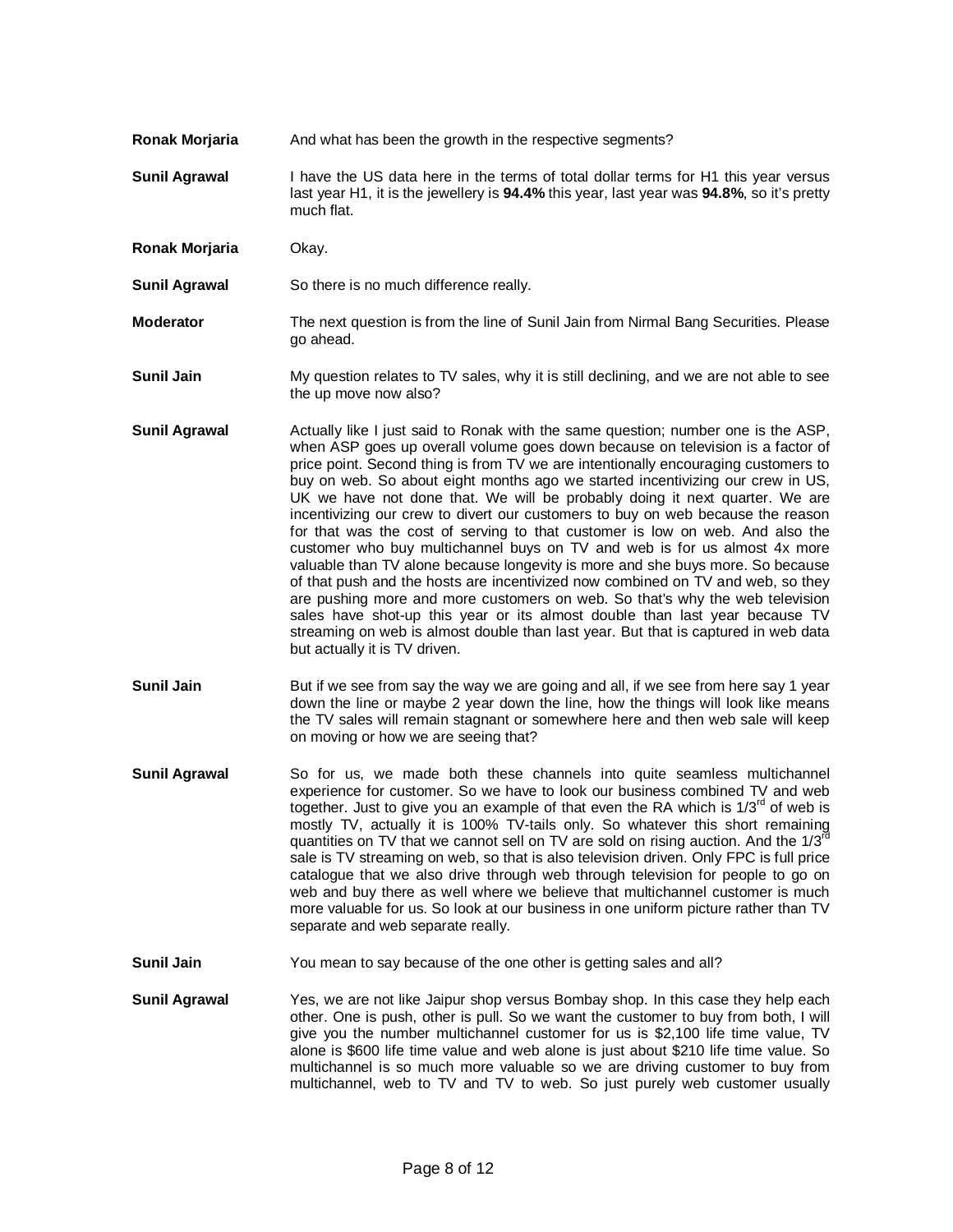doesn't go on TV but TV customers have a high tendency to go on web and that we have seen helping us in last 1 year very much.

- **Sunil Jain** Yes true and that is visible also but if I take combined volume for TV and web this quarter it has increased just by 4% whereas if I see last consecutive 3 quarters, it was moving around +10% volume growth. So somewhere even the incremental sales though no doubt this time we were able to take price increase and that's why our revenue looks good but on the pure volume front somewhere we are losing.
- **Sunil Agrawal** So Sunil ji this is business is somewhat different than a bag of cement. A bag of cement will be same but in this business we have 100 new SKUs every day and the price points are different on the SKUs, the product mix is very different. So this is more a fashion business and the taste and combination changes every day. So you will have to look this business more comprehensively in terms of total revenue and not the average price point should not move dramatically up and down but there can be some movement up and down because this is a lot of variety here.
- **Sunil Jain Another thing is earlier you were guiding around 10% growth, so now post this** result are you increasing your guidance for the revenue growth or not?
- **Sunil Agrawal Correct.**
- **Sunil Jain** What's the new guidance?
- **Sunil Agrawal Around 15%.**
- **Moderator** The next question is from the line of Chirag Lodaya from Valuequest Investment Advisors Please go ahead.
- **Chirag Lodaya** My first question is toward this content and broadcasting cost which is Rs.56 crore versus Rs.66 crore YOY, what has led to decline in this number?
- **Sunil Agrawal** So some was the advertising that we were spending money on. We have reduced some advertising because we are still finding it was not giving us the ROI and other was some airtime cost. As you saw only the end of the quarter our homes have increased but for most of the 2 quarters our homes were lower than last year. So somewhere homes were lower and some we reduced the cost with negotiation.
- **Chirag Lodaya** But this content and broadcasting cost also includes advertisement cost so on a full year basis what would be that number for FY17?
- **Sunil Agrawal** I cannot give that position for the rest of the year.
- **Chirag Lodaya** I'm asking about previous year, financial year 2017. On a full-year basis what was total content and broadcasting cost and out of that how much was this towards advertisement?
- **Puru Aggarwal** This cost was **Rs. 259** crore for the full-year.
- **Chirag Lodaya** And out of that how much was advertisement?
- **Sunil Agrawal** We won't have it broken down Chirag.
- **Chirag Lodaya** The reason why I'm asking is our understanding was this content and broadcasting cost is fixed in nature.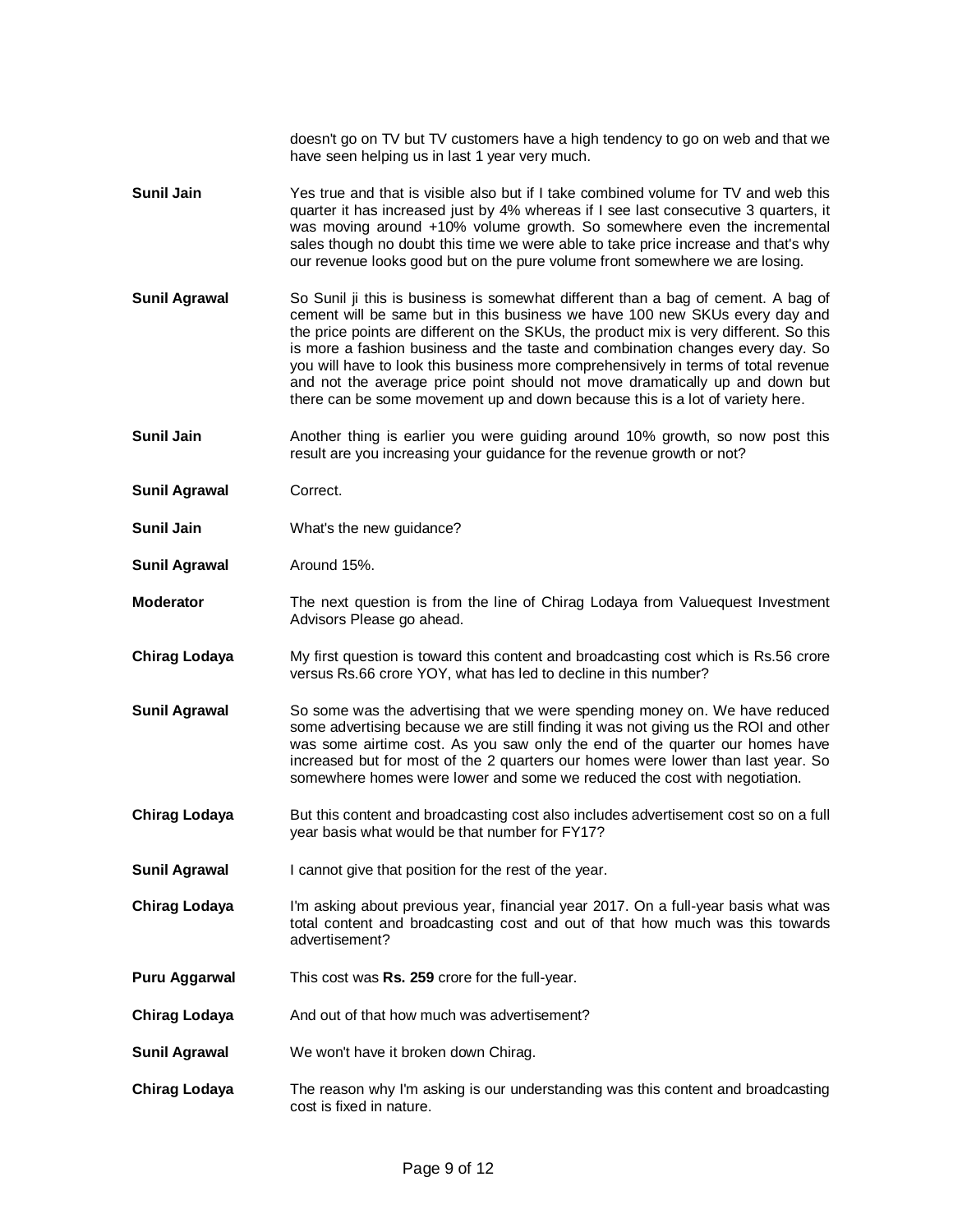- **Sunil Agrawal** Since the homes keep on changing sometimes we would have expensive homes they are not making sense for us, we will get out of those expensive homes and maybe look for a cheaper home because cost of home can differ. The difference can be up to 4x depending on the home quality.
- **Chirag Lodaya** How one should look at this number on a full-year basis?
- **Sunil Agrawal** My suggestion for you would be to use the current latest number and extrapolate it forward.
- **Chirag Lodaya** This Rs. 56 crore run-rate?
- **Sunil Agrawal** Yes.
- **Chirag Lodaya** If I look at overall manufacturing plus administration cost, it's more or less flat over HY first half versus last year, so again how one should look at this number?
- **Sunil Agrawal** Extrapolate it forward.
- **Chirag Lodaya** There is no inflation in this cost?
- **Sunil Agrawal** No.
- **Chirag Lodaya** At least for say next year FY19?
- **Sunil Agrawal** At this time we are not looking inflation unless the volume increases substantially, we are not looking inflation on this.
- **Chirag Lodaya** And in terms of gross margin what are the sustainable gross margins on full-year basis?
- **Sunil Agrawal** We give the guidance of 60% up, so this particular quarter it's substantially higher because the wholesale revenue is low. If the wholesale revenue was as per the same last year it would be somewhere around **61%-62%**.
- **Moderator** Next question is from the line of Vikrant Kashyap from Kedia Securities. Please go ahead.
- **Vikrant K** My question is again on TV volumes. As you mentioned that you are intentionally driving volumes towards web TV streaming and ASP has also improving in the web like it's gone to \$20. So can we see going forward it will match our average selling price of TV like \$26 in the bottom?
- **Sunil Agrawal** Web has three components, one is the TV streaming on web, other is the catalog. All our inventories published there about 35,000 SKUs or so and third is rising auction; rising auction are the tails of TV inventory remaining and these were auctioned through and whatever price it will sell we just sell it. So that price is usually lower, so that is very low margin. There is a kind of exit mechanism. So the web by nature of the design will always be lower than TV.
- **Vikrant K** As you have mentioned your outlook for second half is like 15% growth, what is your vision for 2020, can you give guidance for that?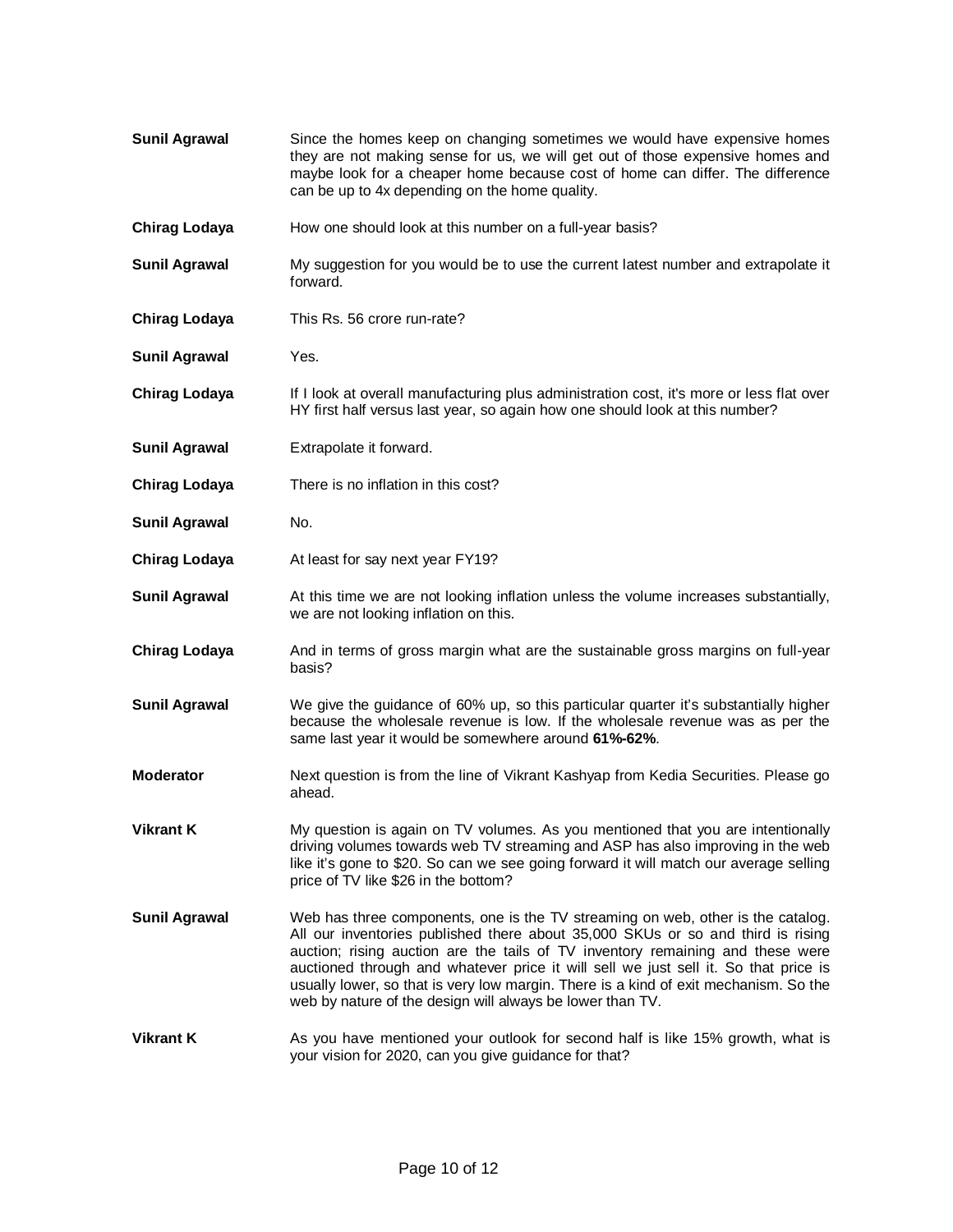- **Sunil Agrawal Right, now I'm not giving the guidance for 2020 but our hope is that we will** continue similar kind of growth rate on the top line and the bottom line we will have the leverage benefit.
- **Vikrant K** Can we see the similar kind of performance in terms of average selling price in web and TV in second half?
- **Sunil Agrawal** Yes, our expectation is to extrapolate what you are seeing in the latest quarter you should extrapolate the same. There can be some change within the range of **10% up and down** but it would not be material change from where it is.
- **Vikrant K** So if in the second half if TV average selling price remains constant on \$26 that we have given in the second quarter. Do we see volume growth picking up in TV?
- **Sunil Agrawal** Yes, if the price is same the volume growth should be **15%**. But again I would qualify that you should always account for **+/-10%** change in price point, so volume may change accordingly.
- **Vikrant K** In the opening remarks you have talked about the implementation of Baldridge like what is the strategy, what is the process framework that you are talking about I could not understand from there and how it is going to help company in driving the growth?
- **Sunil Agrawal** Baldridge is a pretty advanced framework for quality process across all disciplines of a company. So they have 7 segments of that starting from leadership, strategy, customer, employees, internal processes and finally the results. So all these verticals they are framework for measuring the benchmark, measuring your last performance, measuring your current performance, improvement processes and training of employees on all these frameworks. Currently our first batch of employees have trained in that, there will be about 5 or 6 batches of employees will be trained in this particular process. It's more than a year long process to train the population and then implementing all these areas. So what it will do is, it will take away the reliance of specific person and put a process in place. In case somebody leaves there is a process in place to continue the growth or whatever the momentum is. And also there is a constant benchmarking with the best in the industry. You are not just benchmarking yourselves from the last quarter but you are benchmarking with the best. So we have identified certain benchmarks within our US operations and we are looking at all the benchmarks where the public information is and setting it up. As I said it is a long process, one year long process but it will be highly beneficial for long run for the company.
- **Vikrant K** So you have deployed it with US and UK both places?
- **Sunil Agrawal** Only US at this time, once US is fully deployed then we will go to UK.
- **Vikrant K** As in the last quarter and today you also mentioned about selling to other channels like Amazon and eBay so how has been the traction, are we getting more clients from there?
- **Sunil Agrawal** Yes we are but still it's in a starting stage because we are not simply just selling a separate inventory to them, what we are doing is our own FPC inventory is published on all the market places and we have already contracted with channel advisor is company that helps in the process. So there is simultaneous publishing on our own website, on Amazon, on Wal-Mart, on eBay and wherever it's one piece gets sold it's taken off from all other market places, so multiple exposure of same inventory.